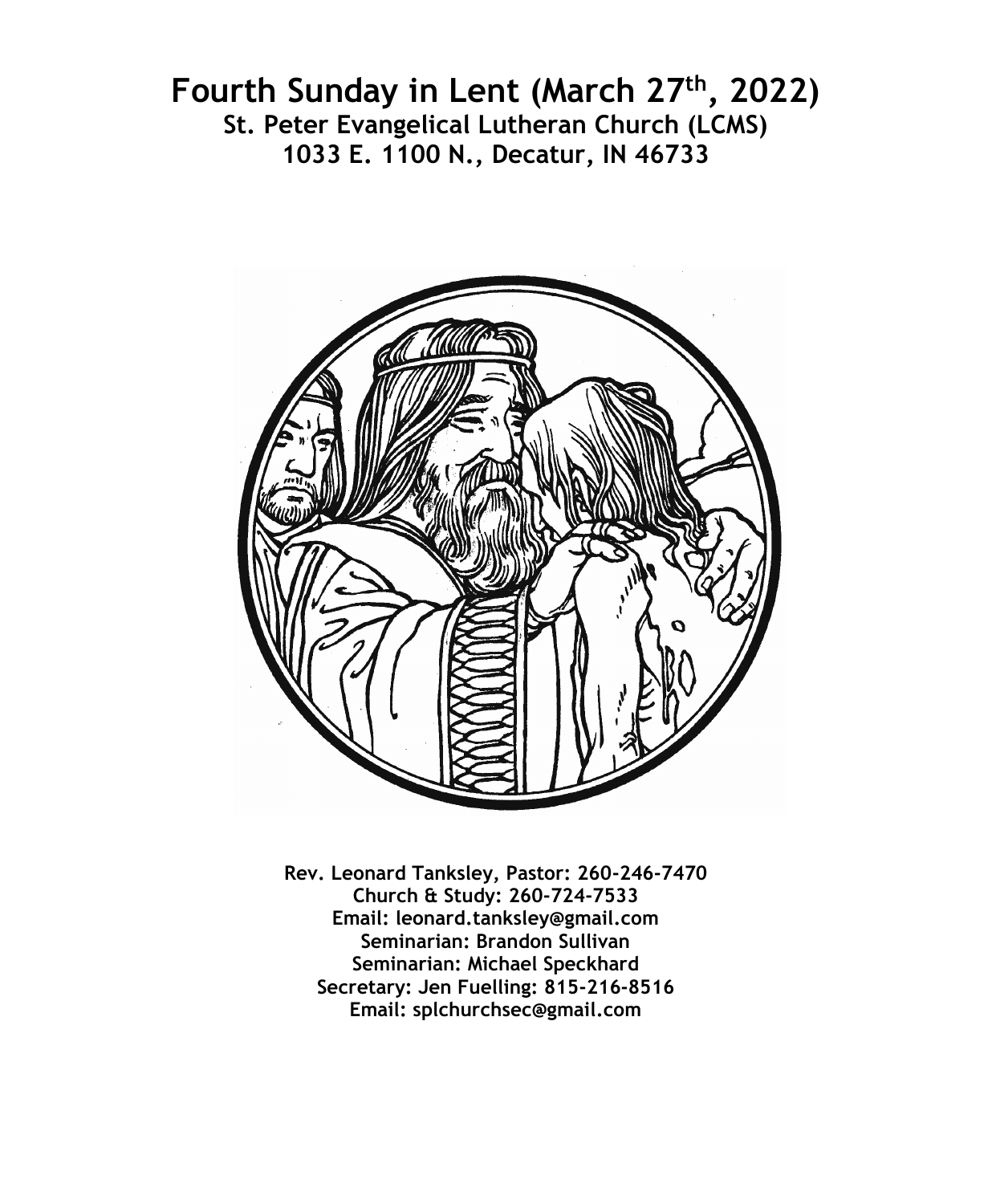# **Opening Hymn: 725 Children of the Heavenly Father**

# **Holy Baptism of Clarke Kaye Schultz**

*Stand*

- L O Lord, open my lips,
- C **and my mouth will declare Your praise.**
- $\Box$  Make haste, O God, to deliver me:
- C **make haste to help me, O Lord.**
- C **Glory be to the Father and to the Son and to the Holy Spirit; as it was in the beginning, is now, and will be forever. Amen. Praise to You, O Christ, Lamb of our salvation.**
- L Blessed be God, the Father, the Son, and the Holy Spirit.
- C **O come, let us worship Him.**

# **Venite** *LSB 220*

C **O come, let us sing to the Lord, let us make a joyful noise to the rock of our salvation. Let us come into His presence with thanksgiving, let us make a joyful noise to Him with songs of praise.**

**For the Lord is a great God and a great king above all gods. The deep places of the earth are in His hand; the strength of the hills is His also.**

**The sea is His, for He made it, and His hand formed the dry land. O come, let us worship and bow down, let us kneel before the Lord, our maker.**

**For He is our God, and we are the people of His pasture and the sheep of His hand.**

**Glory be to the Father and to the Son and to the Holy Spirit; as it was in the beginning, is now, and will be forever. Amen.**

- L Blessed be God, the Father, the Son, and the Holy Spirit.
- C **O come, let us worship Him.**

*Sit*

**Office Hymn: 571 God Loved the World So That He Gave**

# **Old Testament Reading** *Isaiah 12*

L A reading from Isaiah, chapter 12. <sup>1</sup>You will say in that day: "I will give thanks to you, O LORD,

for though you were angry with me,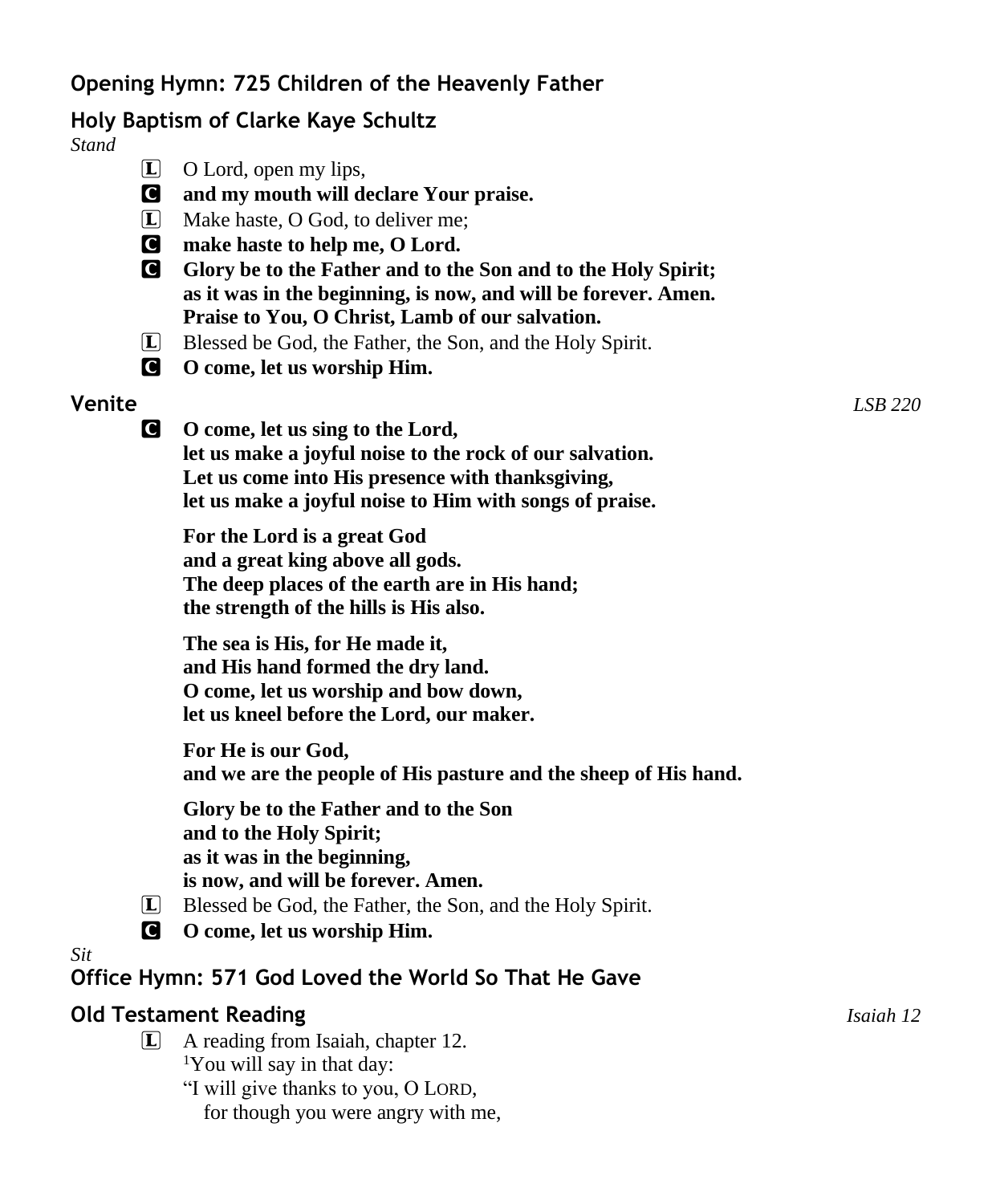your anger turned away, that you might comfort me. <sup>2</sup>"Behold, God is my salvation; I will trust, and will not be afraid; for the LORD GOD is my strength and my song,

and he has become my salvation."

<sup>3</sup>With joy you will draw water from the wells of salvation. <sup>4</sup>And you will say in that day:

"Give thanks to the LORD,

call upon his name,

make known his deeds among the peoples,

proclaim that his name is exalted.

<sup>5"</sup>Sing praises to the LORD, for he has done gloriously;

let this be made known in all the earth.

<sup>6</sup>Shout, and sing for joy, O inhabitant of Zion,

for great in your midst is the Holy One of Israel."

 $\Box$  O Lord, have mercy on us.

C **Thanks be to God.**

L A reading from 2 Corinthians, chapter 5.

<sup>16</sup>From now on, therefore, we regard no one according to the flesh. Even though we once regarded Christ according to the flesh, we regard him thus no longer. <sup>17</sup>Therefore, if anyone is in Christ, he is a new creation. The old has passed away; behold, the new has come. <sup>18</sup>All this is from God, who through Christ reconciled us to himself and gave us the ministry of reconciliation; <sup>19</sup>that is, in Christ God was reconciling the world to himself, not counting their trespasses against them, and entrusting to us the message of reconciliation. <sup>20</sup>Therefore, we are ambassadors for Christ, God making his appeal through us. We implore you on behalf of Christ, be reconciled to God. <sup>21</sup> For our sake he made him to be sin who knew no sin, so that in him we might become the righteousness of God.

L O Lord, have mercy on us.

# C **Thanks be to God.**

L A reading from Luke, chapter 15.

<sup>1</sup>Now the tax collectors and sinners were all drawing near to hear [Jesus]. <sup>2</sup>And the

Pharisees and the scribes grumbled, saying, "This man receives sinners and eats with them."  ${}^{3}$ So he told them this parable: ...

"There was a man who had two sons. <sup>12</sup>And the younger of them said to his father, 'Father, give me the share of property that is coming to me.' And he divided his property between them.  $13$ Not many days later, the younger son gathered all he had and took a journey into a far country, and there he squandered his property in reckless living.  $\frac{14}{4}$ And when he had spent everything, a severe famine arose in that country, and he began to be in need.  $15S$  he went and hired himself out to one of the citizens of that country, who sent him into his fields to feed pigs. <sup>16</sup>And he was longing to be fed with the pods that the pigs ate, and no one gave him anything.

**Gospel Reading** *Luke 15:1–3, 11b–32*

**Epistle Reading** *2 Corinthians 5:16–21*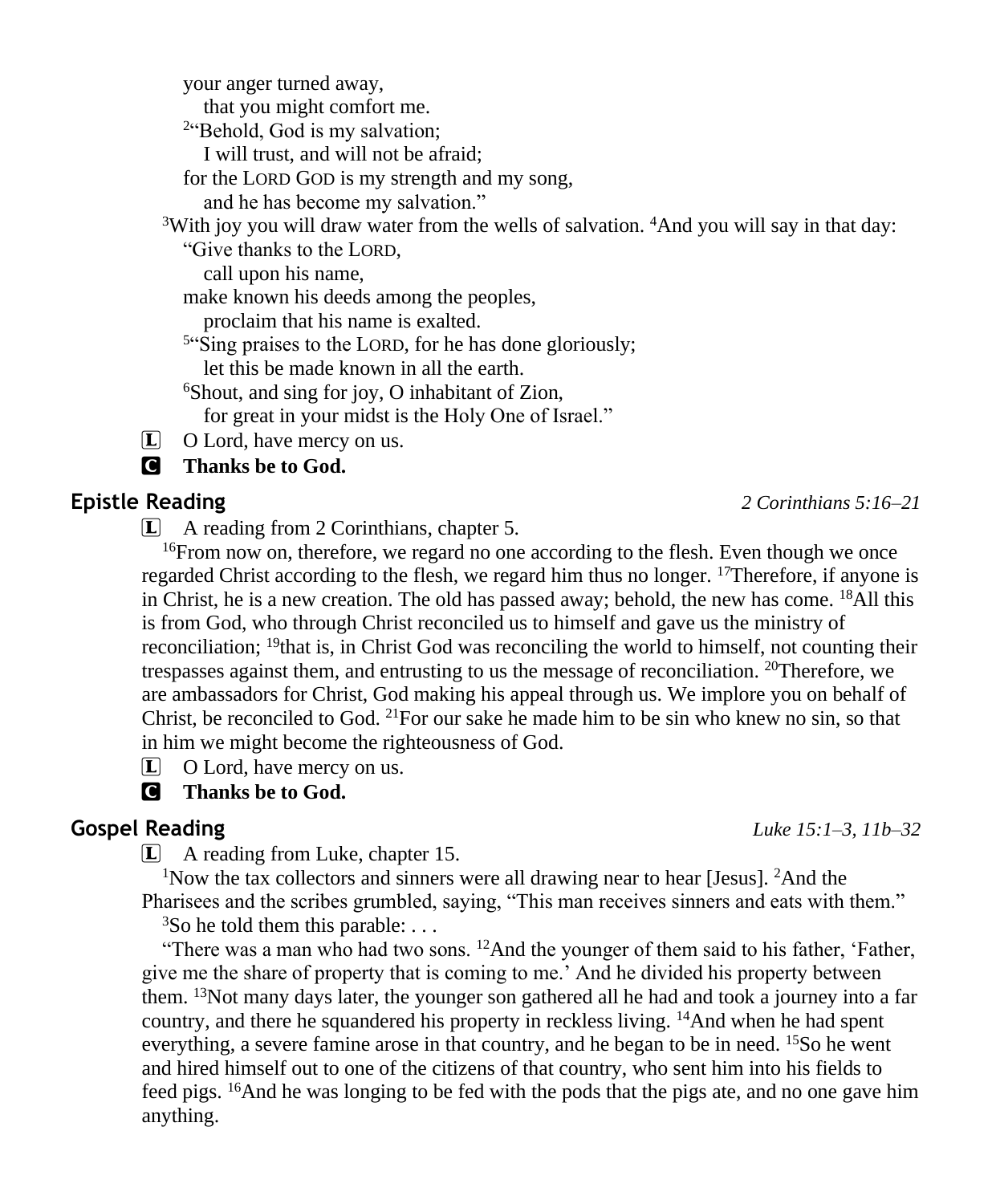$17$ "But when he came to himself, he said, 'How many of my father's hired servants have more than enough bread, but I perish here with hunger!  $18$ I will arise and go to my father, and I will say to him, "Father, I have sinned against heaven and before you. <sup>19</sup>I am no longer worthy to be called your son. Treat me as one of your hired servants."<sup>20</sup>And he arose and came to his father. But while he was still a long way off, his father saw him and felt compassion, and ran and embraced him and kissed him.  $^{21}$ And the son said to him, 'Father, I have sinned against heaven and before you. I am no longer worthy to be called your son.'  $^{22}$ But the father said to his servants, 'Bring quickly the best robe, and put it on him, and put a ring on his hand, and shoes on his feet.  $^{23}$ And bring the fattened calf and kill it, and let us eat and celebrate. <sup>24</sup>For this my son was dead, and is alive again; he was lost, and is found.' And they began to celebrate.

<sup>25"</sup>Now his older son was in the field, and as he came and drew near to the house, he heard music and dancing. <sup>26</sup>And he called one of the servants and asked what these things meant. <sup>27</sup>And he said to him, 'Your brother has come, and your father has killed the fattened calf, because he has received him back safe and sound.<sup>'</sup> <sup>28</sup>But he was angry and refused to go in. His father came out and entreated him, <sup>29</sup>but he answered his father, 'Look, these many years I have served you, and I never disobeyed your command, yet you never gave me a young goat, that I might celebrate with my friends. <sup>30</sup>But when this son of yours came, who has devoured your property with prostitutes, you killed the fattened calf for him!' <sup>31</sup>And he said to him, 'Son, you are always with me, and all that is mine is yours. <sup>32</sup>It was fitting to celebrate and be glad, for this your brother was dead, and is alive; he was lost, and is found.'"

L O Lord, have mercy on us.

C **Thanks be to God.**

### **Responsory** *LSB 222*

L We have an advocate with the Father; Jesus is the propitiation for our sins.

C **He was delivered up to death; He was delivered for the sins of the people.**

- L Blessed is he whose transgression is forgiven and whose sin is put away.
- C **He was delivered up to death; He was delivered for the sins of the people.**
- L We have an advocate with the Father; Jesus is the propitiation for our sins.
- C **He was delivered up to death; He was delivered for the sins of the people.**

# **Hymn of the Day: 915 Today Your Mercy Calls Us**

# **Sermon**

### *Stand*

**Creedal Hymn: 941 We Praise You and Acknowledge You, O God**

C **Lord, have mercy; Christ, have mercy; Lord, have mercy.**

# **Lord's Prayer**

C **Our Father who art in heaven,**

**Kyrie** *LSB 227*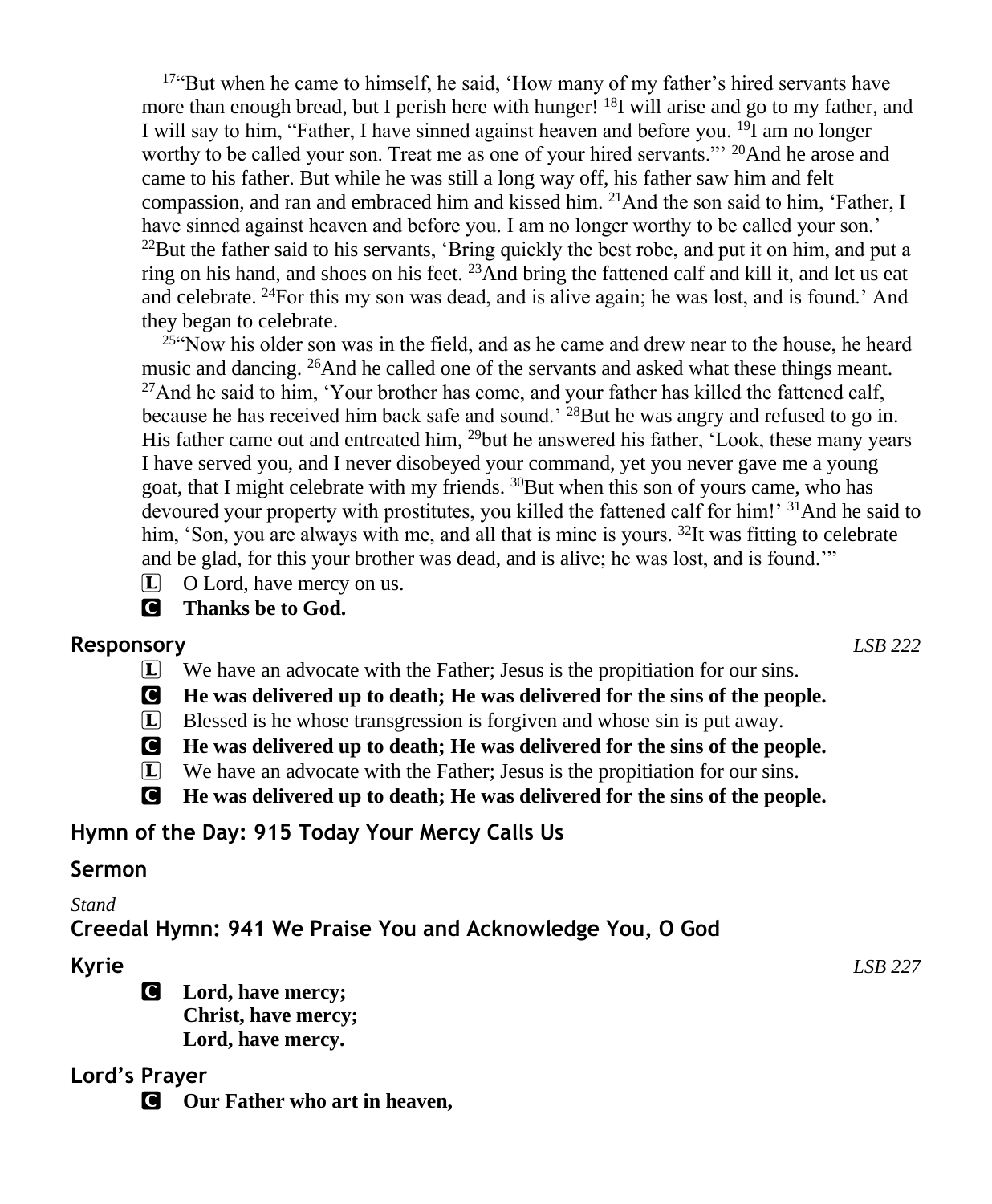**hallowed be Thy name, Thy kingdom come, Thy will be done on earth as it is in heaven; give us this day our daily bread; and forgive us our trespasses as we forgive those who trespass against us; and lead us not into temptation, but deliver us from evil. For Thine is the kingdom and the power and the glory forever and ever. Amen.**

## **Collects**

L O Lord, hear my prayer.

C **And let my cry come to You.**

# **Collect of the Day**

Almighty God, our heavenly Father, Your mercies are new every morning; and though we deserve only punishment, You receive us as Your children and provide for all our needs of body and soul. Grant that we may heartily acknowledge Your merciful goodness, give thanks for all Your benefits, and serve You in willing obedience; through Jesus Christ, Your Son, our Lord, who lives and reigns with You and the Holy Spirit, one God, now and forever.

# C **Amen.**

# **Prayer of the Church**

- P Let us pray for the whole people of God in Christ Jesus and for all people according to their needs.
- P For the faithful proclamation of Christ's saving name, that God's people may be strengthened in the true faith and His kingdom extended, let us pray to the Lord:



### C **Lord, have mercy.**

 $\boxed{\mathbf{P}}$  For the holy Christian Church throughout the world and for all who confess the name of Christ, that God would guard and defend us from the temptations of the devil, the world, and our sinful nature, let us pray to the Lord:

### C **Lord, have mercy.**

 $\mathbb{P}$  For this congregation, its mission and its people; for the ability to meet the needs that arise as we do the work God has given us to do; and for the unity of the Spirit in the bond of peace, let us pray to the Lord:



#### C **Lord, have mercy.**

- $\mathbf{P}$  For the educational institutions of our synod: for our preschools, our day schools and high schools, our colleges and universities, and for our seminaries, that those who teach and those who learn in them would be transformed by the wisdom of Christ, let us pray to the Lord:
- C **Lord, have mercy.**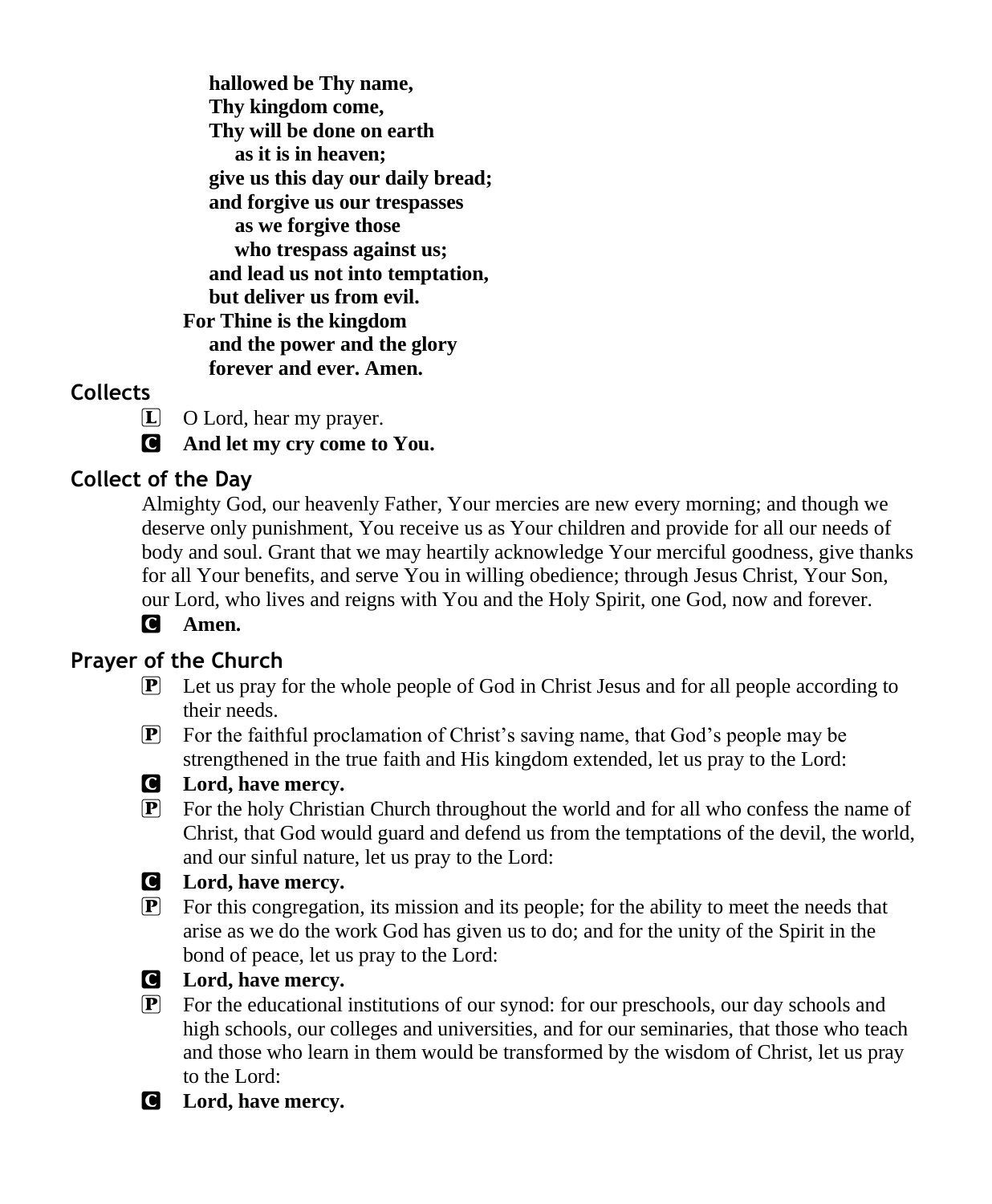P For all who partake this day of Christ's holy body and blood, that in their eating and drinking they may receive the benefits of forgiveness of sins and the renewal of life and have a foretaste of the feast to come, let us pray to the Lord:



#### C **Lord, have mercy.**

 $\mathbb{P}$  For those who have wandered from the faith, that the Holy Spirit would use us to call them home to the Father, let us pray to the Lord:

#### C **Lord, have mercy.**

 $\boxed{\mathbf{P}}$  For the government and all who have been set into positions of leadership, that they may use the authority entrusted to them honorably and for the good of the people, let us pray to the Lord:

#### C **Lord, have mercy.**

P For all who serve in worthy occupations, professions, arts, and sciences, that God would grant them skill and integrity in the performance of their responsibilities and valued service through their vocations, let us pray to the Lord:

#### C **Lord, have mercy.**

P For those who suffer from hunger, homelessness, poverty, or unemployment, that God's great mercy and love would preserve and relieve them, let us pray to the Lord:

#### C **Lord, have mercy.**

 $\mathbf{P}$  For all the faithful, that the Spirit would lead them to cheerful, generous giving from the bounty the Lord provides, to support the Church and to help those in need, let us pray to the Lord:

#### C **Lord, have mercy.**

 $\overline{P}$  For those who are sick especially:

Charlie Crosby

 Kay Brown (Sister of Dave and Lynn Matthews) for strength as she receives therapy Cathy Runyon (Sister of Brenda Wolf and Becky Fuelling)

Helene Hegerfeld (Mother of Brenda Scherer)

Joyce Kenny (Cousin of Brenda Wolf and Becky Fuelling)

Ron Franz for strength and healing

Marshall Scheumann

Della Hormann (Mother of Karen Franz)

Lynn and Lori Matthews

Troy Stults (Son of Andy and Brenda Wolf)

Eldora Fuelling

Andy Buuck (Nephew of Suzann Rekeweg)

Jim and Becky Fuelling

Andy Wolf as he recovers from knee surgery

 Tammy Dahling (wife of the Rev. D. Dahling) as she undergoes chemotherapy Shirley Buuck (sister-in-law- to Suzann Rekeweg) for strength and healing

Nancy Koeneman as she undergoes surgery for breast cancer

that God would grant healing to their bodies and strength to bear their infirmities with patience and grace, let us pray to the Lord:

## C **Lord, have mercy.**

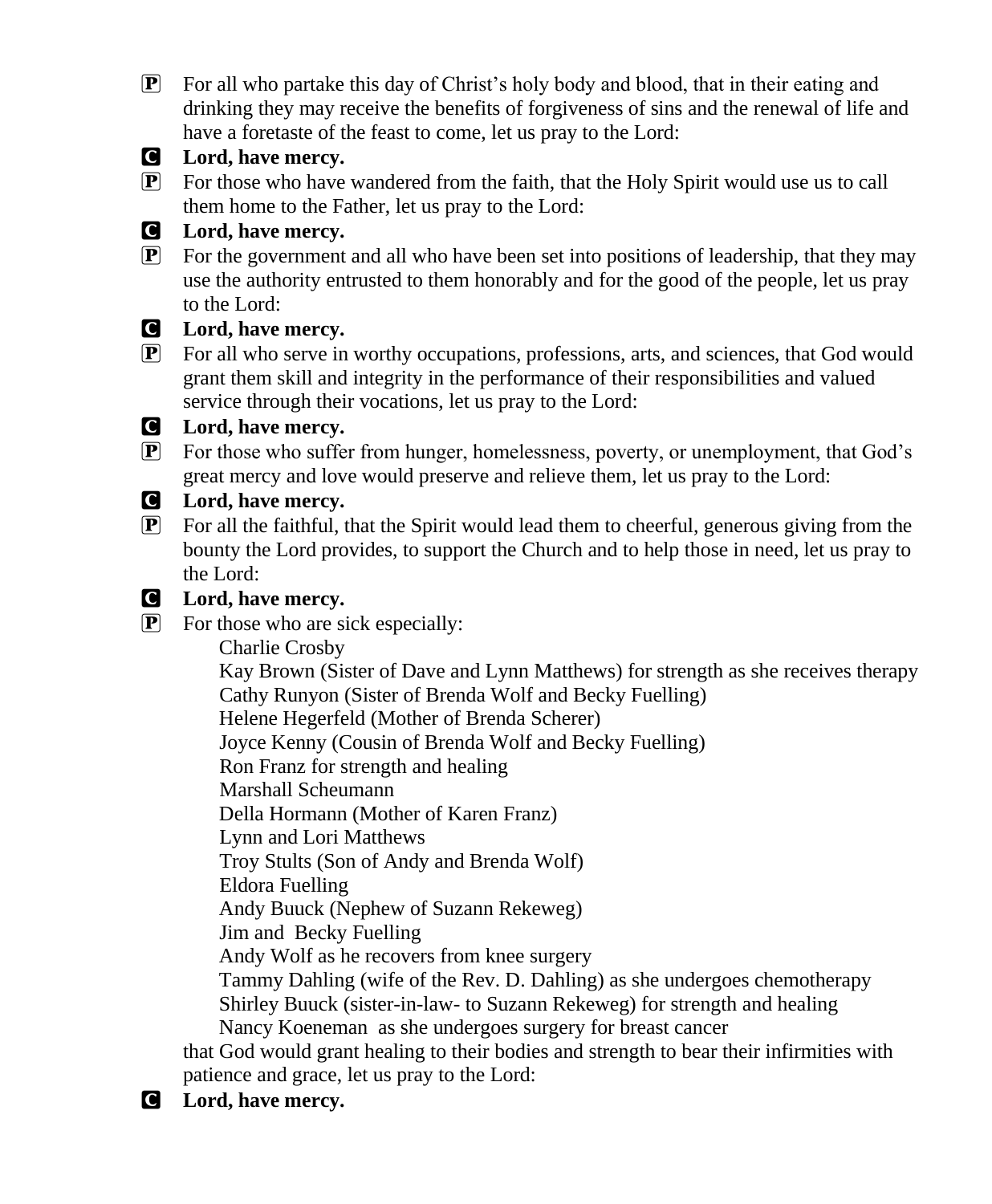$\mathbb{P}$  For those who mourn that in their time of sorrow they would not lose hope but rely on God's promise that He will never leave them or forsake them, let us pray to the Lord:



 $\mathbb{P}$  For those who rejoice in the rich blessings of God, that they may always remember the Giver of every gift and give Him heartfelt thanks, let us pray to the Lord:

### C **Lord, have mercy.**

P O Lord, heavenly Father, we gratefully remember the sufferings and death of Your dear Son, Jesus Christ, for our salvation. Rejoicing in His victorious resurrection from the dead, we draw strength from His ascension before You, where He ever stands for us as our own High Priest. Gather us together from the ends of the earth to celebrate with all the faithful the marriage feast of the Lamb in His kingdom, which has no end. Graciously receive our prayers, deliver and preserve us, for to You alone we give all glory, honor, and worship, Father, Son, and Holy Spirit, one God, now and forever.

# C **Amen.**

# **Collect for Grace**

L O Lord, our heavenly Father, almighty and everlasting God, You have safely brought us to the beginning of this day. Defend us in the same with Your mighty power and grant that this day we fall into no sin, neither run into any kind of danger, but that all our doings, being ordered by Your governance, may be righteous in Your sight; through Jesus Christ, Your Son, our Lord, who lives and reigns with You and the Holy Spirit, one God, now and forever.



# **Benedicamus** *LSB 228*

 $\Box$  Let us bless the Lord.

C **Thanks be to God.**

# **Benediction** *LSB 228*

**P** The grace of our Lord  $\pm$  Jesus Christ and the love of God and the communion of the Holy Spirit be with you all.

C **Amen.**

# **Hymn to Depart: 686 Come, Thou Fount of Every Blessing**

**In His Service Today: Preacher:** The Rev. Leonard Tanksley **Liturgist:** The Sem. Michael Speckhard **Organist:** Mrs. Vickie Hammond **Deacons:** Bruce Scherer (Head), Joe Werling, Matt Braun, Fred M. Fuelling **Elders:** John Fuelling (Head), Andy Wolf, Rod Busick, Jim Fuelling

# **ANNOUNCEMENTS**

*OFFERINGS:* Home Purpose- \$8,806.00; Missions- \$300.00; Building Fund- \$20.00; Total Offerings- \$9,126.00.